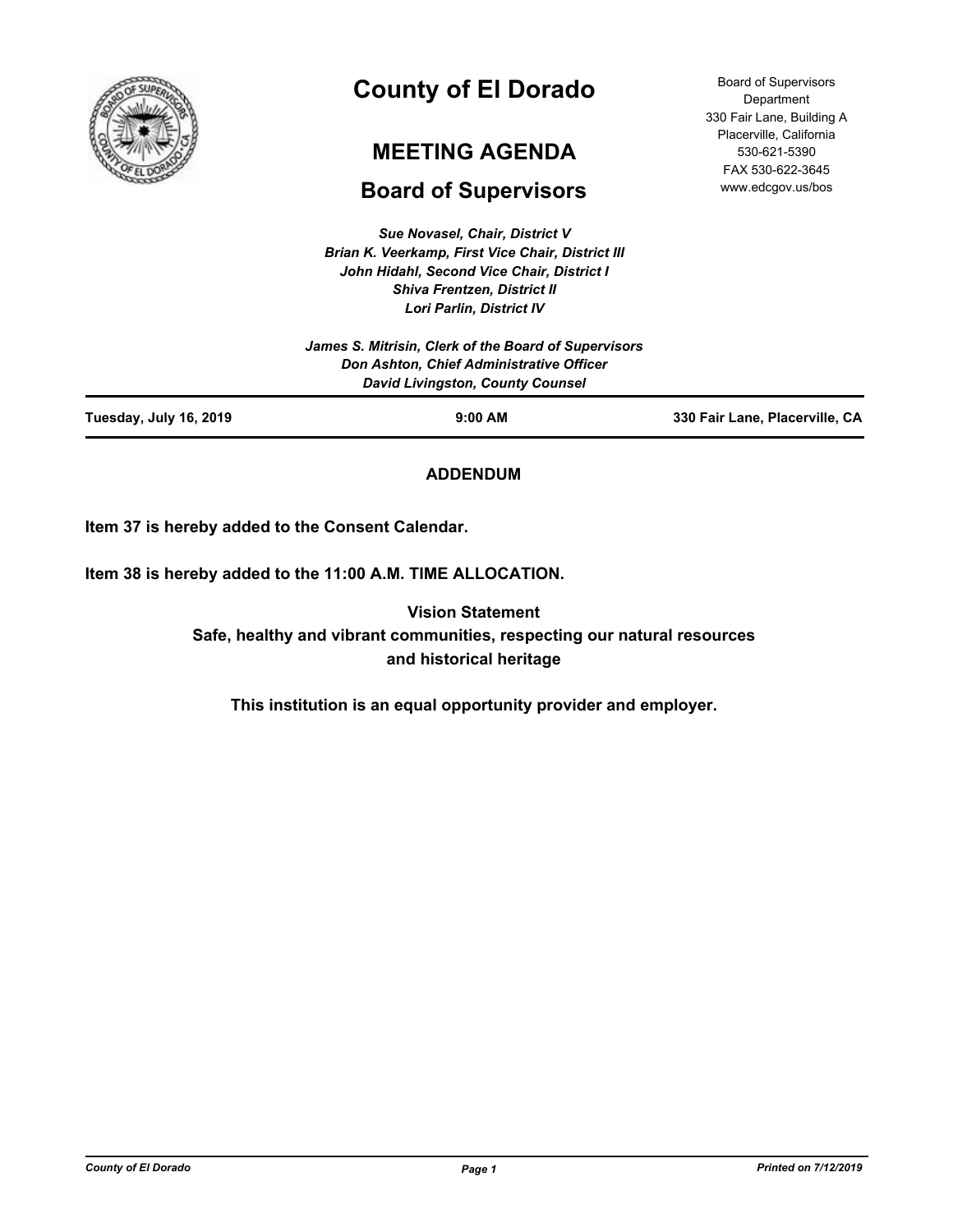Live Web Streaming and archiving of most Board of Supervisors meeting videos, all meeting agendas, supplemental materials and meeting minutes are available on the internet at: http://eldorado.legistar.com/Calendar.aspx

To listen to open session portions of the meeting in real time, dial (530) 621-7603. This specialized dial in number is programmed for listening only and is operable when the audio system inside the meeting room is activated. Please be advised that callers will experience silence anytime the Board is not actively meeting, such as during Closed Session or break periods.

The County of El Dorado is committed to ensuring that persons with disabilities are provided the resources to participate in its public meetings. Please contact the office of the Clerk of the Board if you require accommodation at 530-621-5390 or via email, edc.cob@edcgov.us, preferably no less than 24 hours in advance of the meeting.

The Board of Supervisors is concerned that written information submitted to the Board the day of the Board meeting may not receive the attention it deserves. The Board Clerk cannot guarantee that any FAX, email, or mail received the day of the meeting will be delivered to the Board prior to action on the subject matter.

The Board meets simultaneously as the Board of Supervisors and the Board of Directors of the Air Quality Management District, In-Home Supportive Services, Public Housing Authority, Redevelopment Agency and other Special Districts.

For Purposes of the Brown Act § 54954.2 (a), the numbered items on this Agenda give a brief description of each item of business to be transacted or discussed. Recommendations of the staff, as shown, do not prevent the Board from taking other action.

Materials related to an item on this Agenda submitted to the Board of Supervisors after distribution of the agenda packet are available for inspection during normal business hours in the public viewing packet located in Building A, 330 Fair Lane, Placerville or in the Board Clerk's Office located at the same address. Such documents are also available on the Board of Supervisors' Meeting Agenda webpage subject to staff's ability to post the documents before the meeting.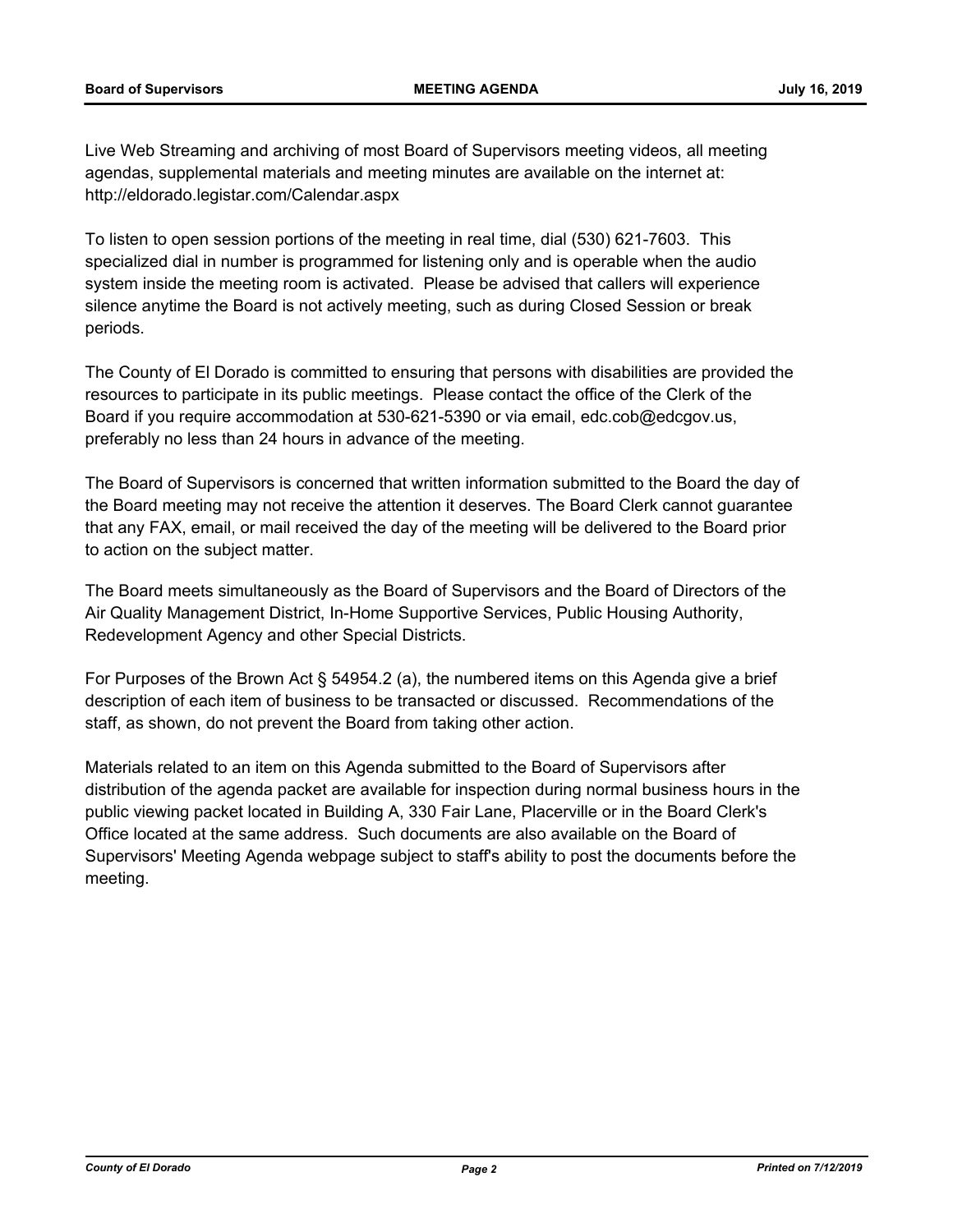### **PROTOCOLS FOR PUBLIC COMMENT**

Public comment will be received at designated periods as called by the Board Chair.

Public comment on items scheduled for Closed Session will be received before the Board recesses to Closed Session.

Except with the consent of the Board, individuals shall be allowed to speak to an item only once.

On December 5, 2017, the Board adopted the following protocol relative to public comment periods. The Board adopted minor revisions to the protocol on February 26, 2019, incorporated herein:

Time for public input will be provided at every Board of Supervisors meeting. Individuals will have three minutes to address the Board. Individuals authorized by organizations will have three minutes to present organizational positions and perspectives and may request additional time, up to five minutes. At the discretion of the Board, time to speak by any individual may be extended.

Public comment on certain agenda items designated and approved by the Board may be treated differently with specific time limits per speaker or a limit on the total amount of time designated for public comment. It is the intent of the Board that quasi-judicial matters have additional flexibility depending upon the nature of the issue. It is the practice of the Board to allocate 20 minutes for public comment during Open Forum and for each agenda item to be discussed. (Note: Unless designated on the agenda, there is no Open Forum period during Special Meetings.)

Individual Board members may ask clarifying questions but will not engage in substantive dialogue with persons providing input to the Board.

If a person providing input to the Board creates a disruption by refusing to follow Board guidelines, the Chair of the Board may take the following actions:

Step 1. Request the person adhere to Board guidelines. If the person refuses, the Chair may turn off the speaker's microphone.

Step 2. If the disruption continues, the Chair may order a recess of the Board meeting.

Step 3. If the disruption continues, the Chair may order the removal of the person from the Board meeting.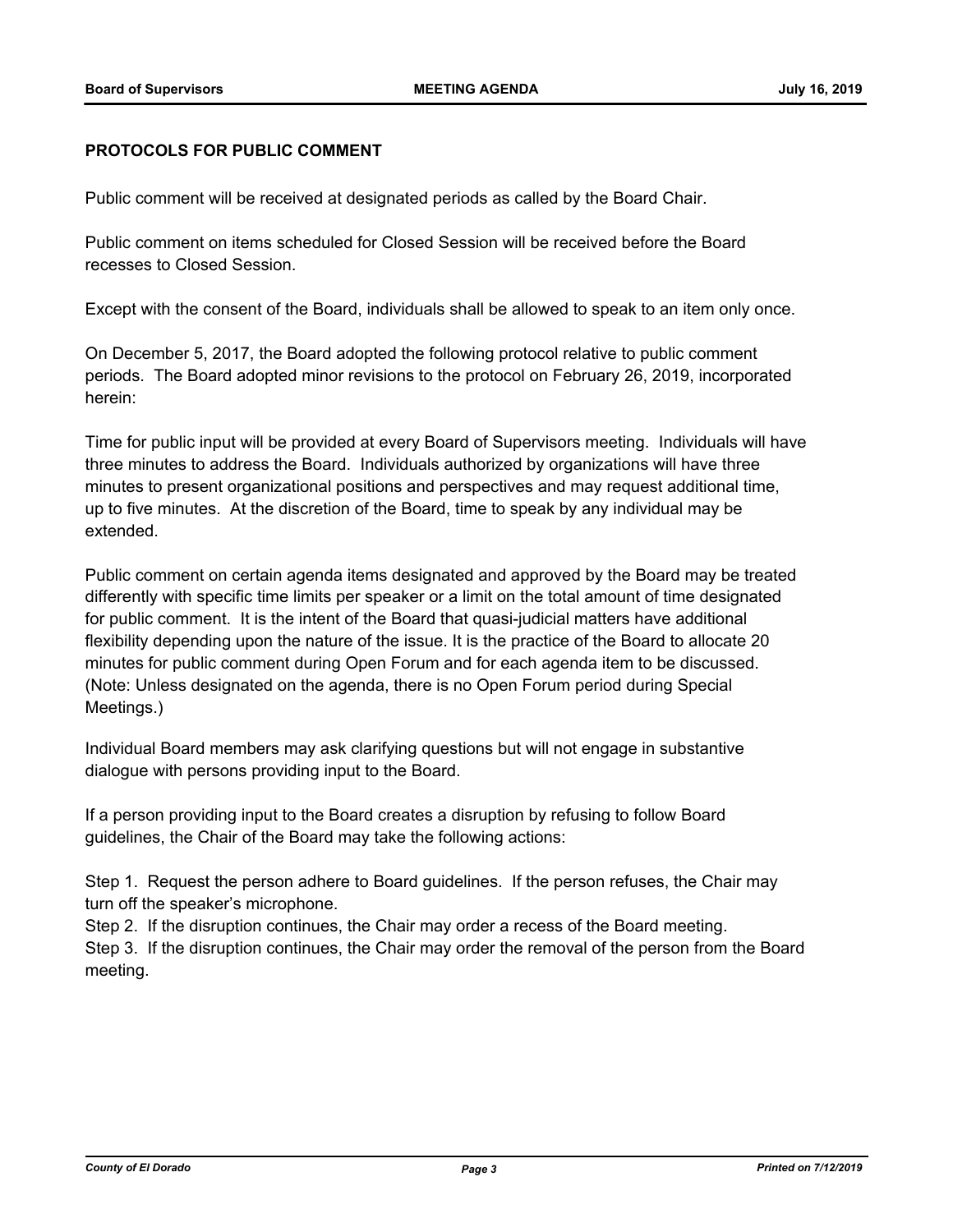## **9:00 A.M. - CALL TO ORDER**

## **INVOCATION AND PLEDGE OF ALLEGIANCE TO THE FLAG**

#### **ADOPTION OF THE AGENDA AND APPROVAL OF CONSENT CALENDAR**

The Board may make any necessary additions, deletions or corrections to the agenda including moving items to or from the Consent Calendar and adopt the agenda and the Consent Calendar with one single vote. A Board member may request an item be removed from the Consent Calendar for discussion and separate Board action. At the appropriate time as called by the Board Chair, members of the public may make a comment on matters on the Consent Calendar prior to Board action.

#### **OPEN FORUM**

Open Forum is an opportunity for members of the public to address the Board of Supervisors on subject matter that is not on their meeting agenda and within their jurisdiction. Public comments during Open Forum are limited to three minutes per person. Individuals authorized by organizations will have three minutes to present organizational positions and perspectives and may request additional time, up to five minutes. The total amount of time reserved for Open Forum is 20 Minutes.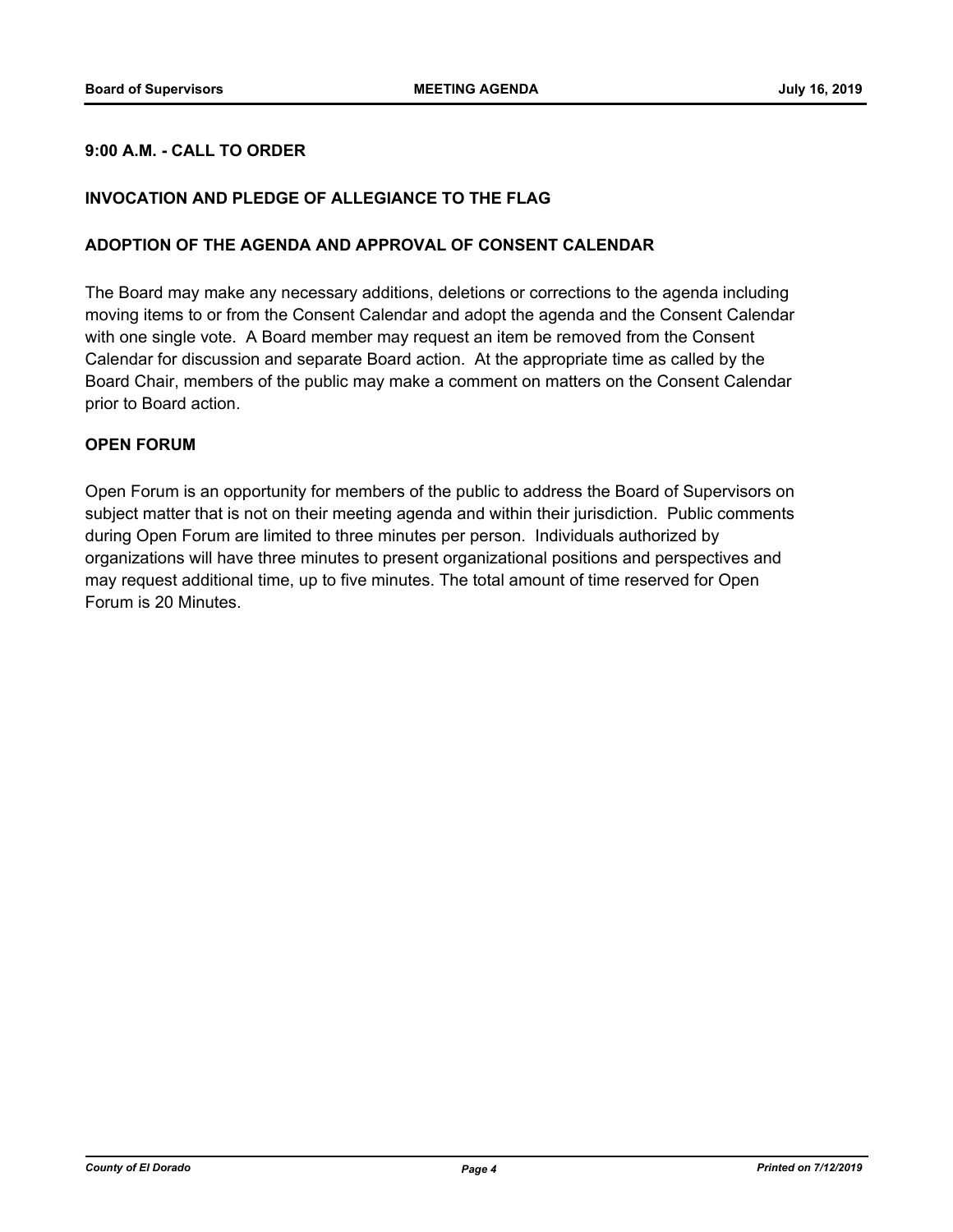#### **CONSENT CALENDAR**

**1.** [19-1033](http://eldorado.legistar.com/gateway.aspx?m=l&id=/matter.aspx?key=26355) Clerk of the Board recommending the Board approve the Minutes from the regular meeting of June 25, 2019.

## **GENERAL GOVERNMENT - CONSENT ITEMS**

- **2.** [16-0305](http://eldorado.legistar.com/gateway.aspx?m=l&id=/matter.aspx?key=20961) Chief Administrative Office recommending the Board find that a state of emergency continues to exist in El Dorado County as a result of unprecedented tree mortality due to drought conditions and related bark beetle infestations. (Cont. 6/25/19, Item 4)
- **3.** [19-0512](http://eldorado.legistar.com/gateway.aspx?m=l&id=/matter.aspx?key=25833) Chief Administrative Office, Facilities Division, recommending the Board authorize the Purchasing Agent to sign Amendment II to Agreement for Services 271-O1611 (3864) with Modular Space Corporation, Inc., to authorize the assignment of Modular Space Corporation, Inc. to Williams Scotsman, Inc. to provide temporary office space for the Air Quality Management District (AQMD).

**FUNDING:** AQMD Permit Revenues, Penalty Revenue, State Grant Administration Funds, Motor Vehicle Emission Reduction Program Administration Funds.

**4.** [19-0963](http://eldorado.legistar.com/gateway.aspx?m=l&id=/matter.aspx?key=26286) Chief Administrative Office, Procurement and Contracts Division, presenting a list of County surplus property and recommending the Board so declare and authorize disposal of same in accordance with the procedures outlined in the County's Purchasing Ordinance, Chapter 3.12 and Section 3.12.220 thereof.

#### **FUNDING:** Various.

- **5.** [19-0991](http://eldorado.legistar.com/gateway.aspx?m=l&id=/matter.aspx?key=26314) Clerk of the Board, based upon the recommendation of the Diamond Springs and El Dorado Community Advisory Committee, recommending the Board make the following appointment to the Diamond Springs and El Dorado Community Advisory Committee: Reappoint Meredith A. Stirling, Member, Term Expiration 7/16/2023.
- **6.** [19-0999](http://eldorado.legistar.com/gateway.aspx?m=l&id=/matter.aspx?key=26322) Clerk of the Board, based upon the recommendation of Supervisor Veerkamp, recommending the Board make the following appointment to the Assessment Appeals Board: Reappoint Sandi North, District III Member, Term Expiration 9/1/2022.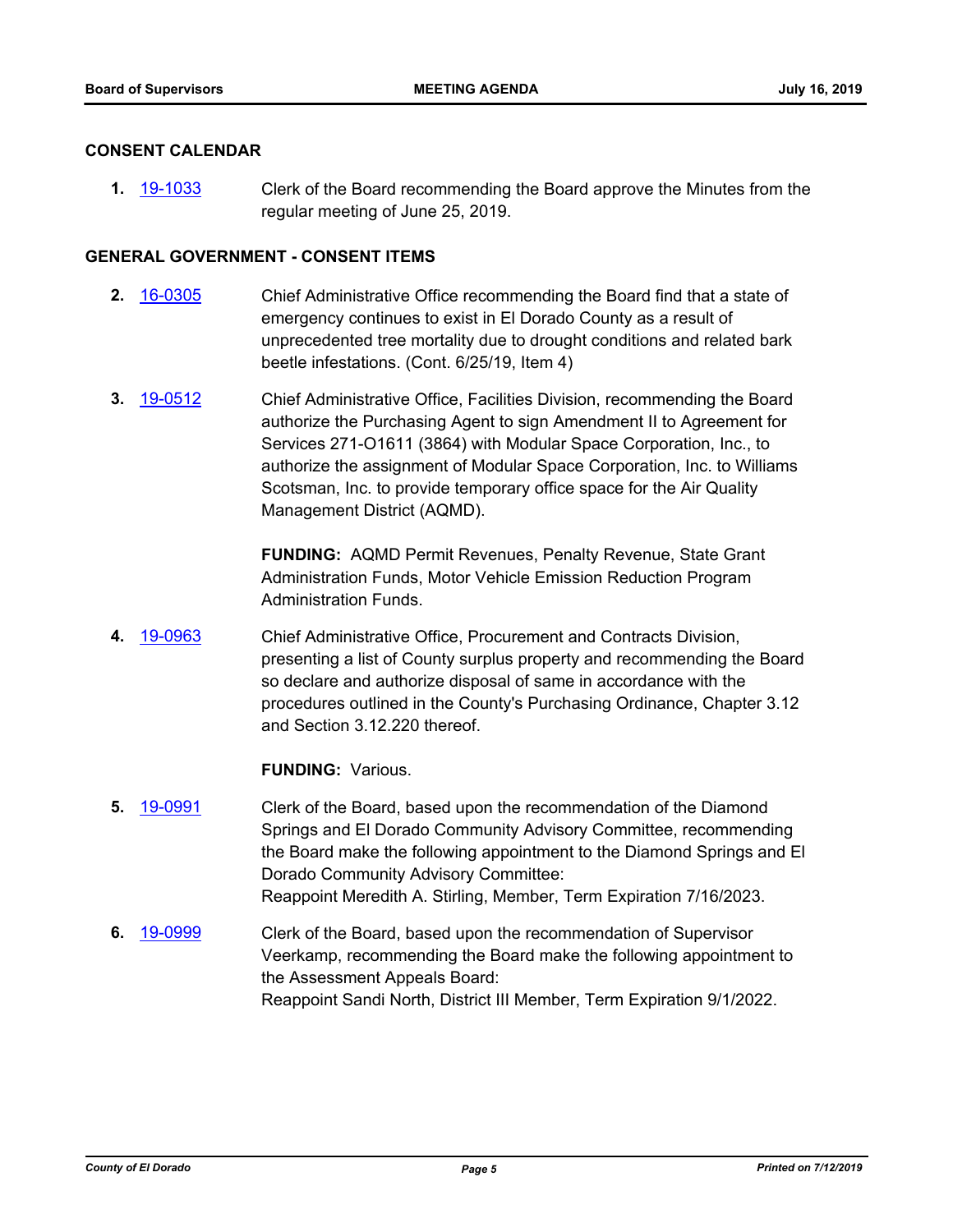- **7.** [19-1032](http://eldorado.legistar.com/gateway.aspx?m=l&id=/matter.aspx?key=26354) Clerk of the Board recommending the Board, based upon the recommendation of the El Dorado County Airport Advisory Committee, make the following reappointments to the El Dorado County Airport Advisory Committee: Reappoint Sue Bell, Representing Georgetown Airport - 4 year term, term expiration 07/16/2023; and Reappoint Michael Worth, Representing Placerville Airport - 4 year term, term expiration 07/16/2023.
- **8.** [19-0539](http://eldorado.legistar.com/gateway.aspx?m=l&id=/matter.aspx?key=25860) El Dorado County Fish and Game Committee, in collaboration with the Clerk of the Board, recommending the Board Approve the Final Passage (Second Reading) of Ordinance **5103** to repeal County Ordinance Code Article XII. *Fish and Game Committee,* Chapter 2.20.820 et. seq. (Ordinances 550, 1017, and 3359, respectively) in support of Good Governance Objective 2.1 which directs staff to review all ordinances. (Cont. 6/25/19 Item 37)
- **9.** [19-1034](http://eldorado.legistar.com/gateway.aspx?m=l&id=/matter.aspx?key=26356) Elections Department recommending the Board adopt and authorize the Chair to sign Resolution **114-2019** giving authority to the Registrar of Voters to conduct negotiations, execute and submit all documents to expand the El Dorado County voting system, and submit reimbursement requests to the California Secretary of State's Voting Modernization Board for up to \$621,206.40.

**FUNDING:** Up to \$621,206.40 to be reimbursed by State Voting Modernization Board Proposition 41 funds with no County match required.

**10.** [19-0875](http://eldorado.legistar.com/gateway.aspx?m=l&id=/matter.aspx?key=26198) Human Resources Department recommending the Board adopt and authorize the Chair to sign the negotiated Letter of Agreement to the Memorandum of Understanding between the County of El Dorado and El Dorado County Law Enforcement Management Association representing the Law Enforcement Sworn Management bargaining unit, addressing impacts of Reductions in Force related to the closure of the Placerville Juvenile Hall.

**FUNDING:** General Fund.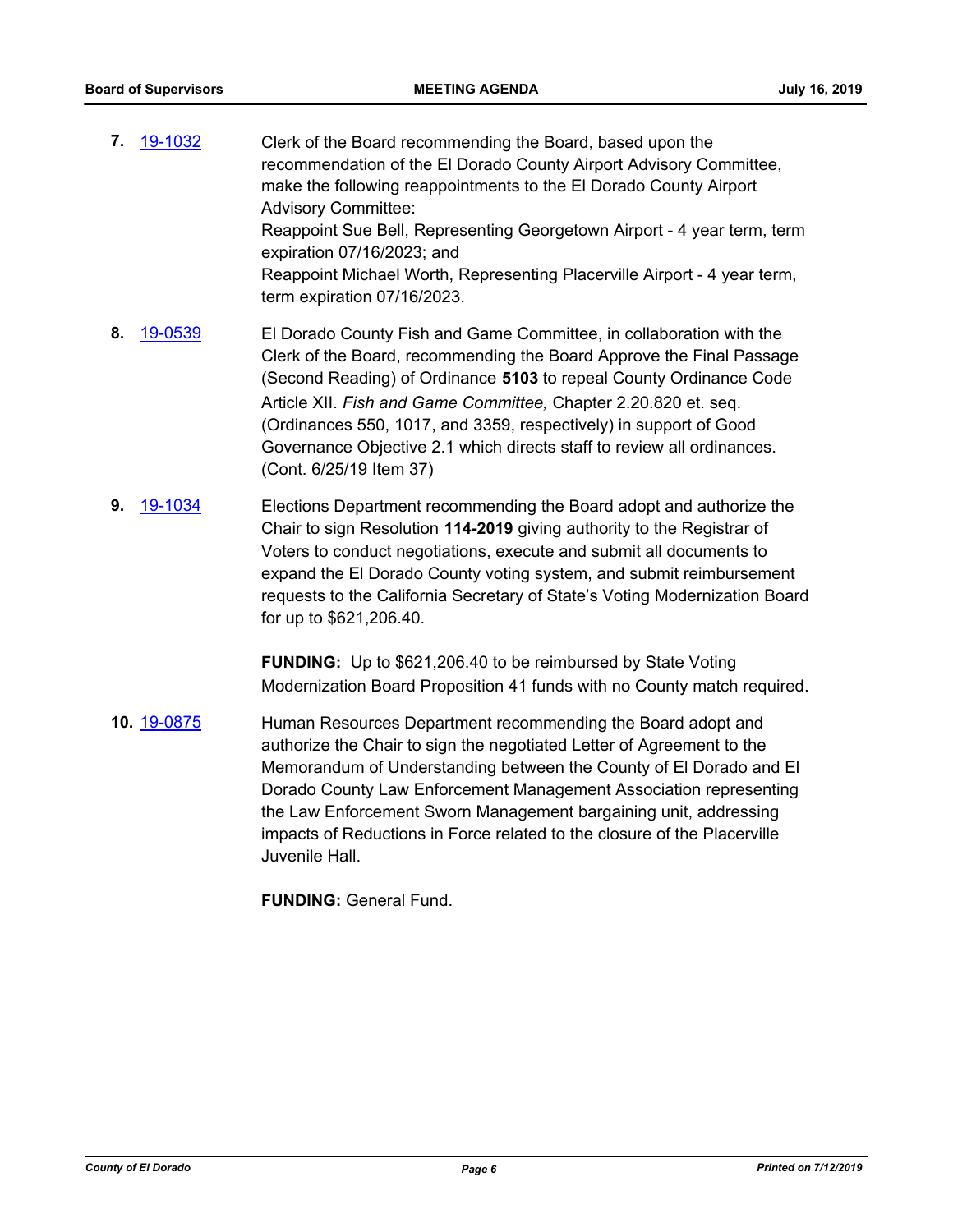| 11. 19-1029        | Human Resources Department recommending the Board approve and<br>adopt the following:<br>1) Revised class specification for the Health and Human Services Agency:<br>Food Services Supervisor and Manager of Mental Health Programs;<br>2) Revised class specifications for the Sheriff's Office: Sheriff's<br>Correctional Officer I/II (Title Change from: Correctional Officer I/II) and<br>Sheriff's Correctional Sergeant (Title Change from: Correctional<br>Sergeant);<br>3) New class specification for the Health and Human Services Agency:<br>Licensed Vocational Nurse I/II;<br>4) Adopt and authorize the Chair to sign Resolution 112-2019 to approve<br>the following:<br>a) Salary range, job class number, and bargaining unit for the new<br>classifications of Licensed Vocational Nurse I and Licensed Vocational<br>Nurse II;<br>b) Deletion of one (1.0 FTE) Sr. Licensed Vocational Nurse position and<br>the addition of one (1.0 FTE) Licensed Vocational Nurse I/II position in the<br>Health and Human Services Agency;<br>c) Deletion of one (1.0 FTE) Program Manager position and the addition of |
|--------------------|---------------------------------------------------------------------------------------------------------------------------------------------------------------------------------------------------------------------------------------------------------------------------------------------------------------------------------------------------------------------------------------------------------------------------------------------------------------------------------------------------------------------------------------------------------------------------------------------------------------------------------------------------------------------------------------------------------------------------------------------------------------------------------------------------------------------------------------------------------------------------------------------------------------------------------------------------------------------------------------------------------------------------------------------------------------------------------------------------------------------------------|
|                    | one (1.0 FTE) Manager of Mental Health Programs position in the Health<br>and Human Services Agency;                                                                                                                                                                                                                                                                                                                                                                                                                                                                                                                                                                                                                                                                                                                                                                                                                                                                                                                                                                                                                            |
|                    | d) Abolishment of the Sr. Vocational Nurse classification;                                                                                                                                                                                                                                                                                                                                                                                                                                                                                                                                                                                                                                                                                                                                                                                                                                                                                                                                                                                                                                                                      |
|                    | e) Abolishment of the Licensed Vocational Nurse classification;<br>f) Title change from Correctional Officer I/II to Sheriff's Correctional Officer<br>$I/II$ ; and                                                                                                                                                                                                                                                                                                                                                                                                                                                                                                                                                                                                                                                                                                                                                                                                                                                                                                                                                             |
|                    | g) Title change from Correctional Sergeant to Sheriff's Correctional<br>Sergeant.                                                                                                                                                                                                                                                                                                                                                                                                                                                                                                                                                                                                                                                                                                                                                                                                                                                                                                                                                                                                                                               |
|                    | <b>FUNDING:</b> Approximately \$14,000: 47% Federal Funding, 39%<br>Realignment, 7% Fees, and 6% Mental Health Services Act.                                                                                                                                                                                                                                                                                                                                                                                                                                                                                                                                                                                                                                                                                                                                                                                                                                                                                                                                                                                                    |
| 12. <u>19-1030</u> | Human Resources Department recommending the Board approve and<br>authorize the Chair to sign the Salary and Benefits Resolution 108-2019 for<br>Unrepresented Employees which:<br>1) Modifies the existing language pertaining to Salaries/Compensation of<br>Elected Department heads to incorporate and further memorialize existing<br>language from Resolution 084-2019;<br>2) Modifies the existing language related to the grievance procedure to<br>remove inapplicable references to labor representatives; and<br>3) Adds language to provide for sufficient extra help staffing for special<br>events pertaining to the elections cycle, notwithstanding Personnel Rule<br>1108, Nepotism.                                                                                                                                                                                                                                                                                                                                                                                                                            |

**FUNDING:** N/A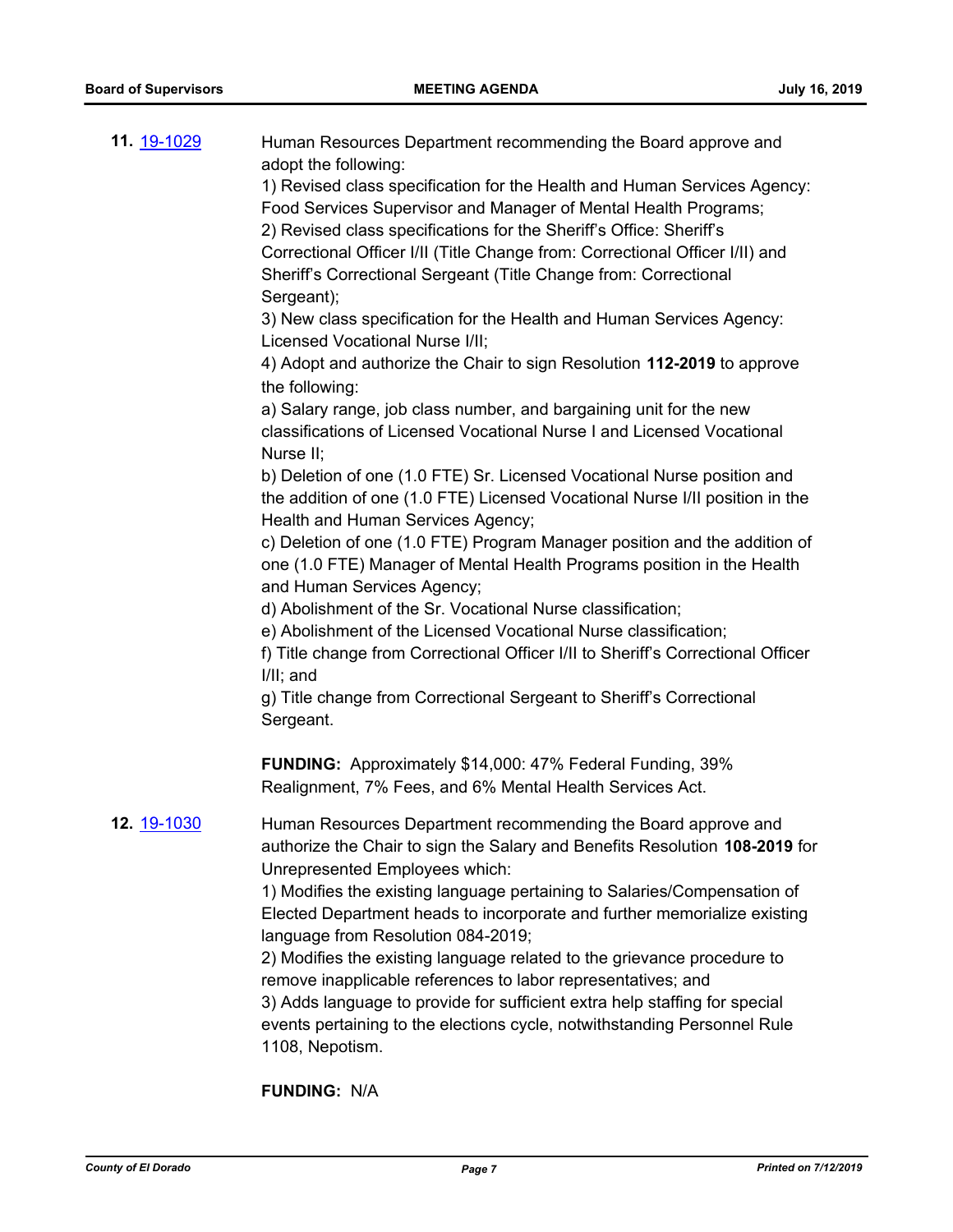**13.** [19-1042](http://eldorado.legistar.com/gateway.aspx?m=l&id=/matter.aspx?key=26364) Human Resources Department recommending the Board: 1) Approve and adopt the new Superintendent class specification for the Probation Department; and 2) Adopt and authorize the Chair to sign Resolution **113-2019** to approve the salary range, job class number, and bargaining unit for the new classification of Superintendent.

## **FUNDING:** N/A

**14.** [19-0899](http://eldorado.legistar.com/gateway.aspx?m=l&id=/matter.aspx?key=26222) Treasurer-Tax Collector's Office recommending the Board adopt and authorize the Chair to sign Resolution **106-2019** pertaining to the following: 1) Authorizing the deposit and withdrawal of El Dorado County monies in the Local Agency Investment Fund (LAIF); and 2) Updating the names and titles of the El Dorado County officers authorized to order the deposit or withdrawal of El Dorado County monies in LAIF.

### **FUNDING:** N/A

- **15.** [19-1060](http://eldorado.legistar.com/gateway.aspx?m=l&id=/matter.aspx?key=26382) Supervisor Hidahl recommending the Board make the following District I appointment to the Parks and Recreation Commission: Appoint Wayne Lowery, Member District I (Vacant), Term Expiration 1/1/2021.
- **16.** [19-1050](http://eldorado.legistar.com/gateway.aspx?m=l&id=/matter.aspx?key=26372) Supervisor Parlin recommending the Board appoint Stanley Butts to the Georgetown Cemetery Zone of Benefit Advisory Committee.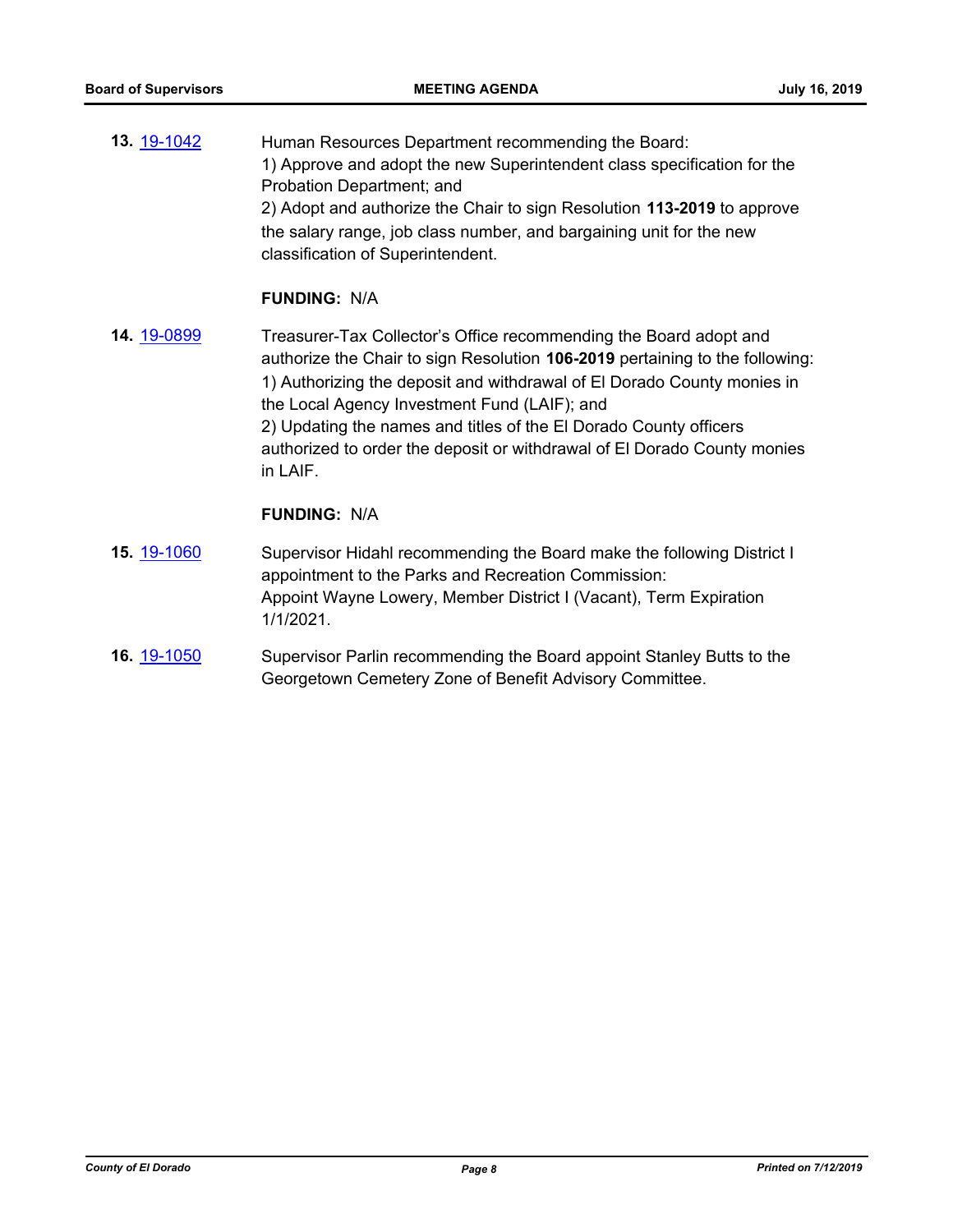#### **HEALTH AND HUMAN SERVICES - CONSENT ITEMS**

**17.** [19-0715](http://eldorado.legistar.com/gateway.aspx?m=l&id=/matter.aspx?key=26037) Health and Human Services Agency recommending the Board: 1) Approve and authorize the Chair to sign funding Agreement 3964 with Tahoe Coalition for the Homeless, for the provision of Homeless Prevention and Diversion services, in the amount of \$30,000, for the term from July 16, 2019 through June 30, 2020; and 2) Authorize the Health and Human Services Agency Director, or designee, to execute further documents relating to funding Agreement 3964, including amendments which do not increase the maximum dollar amount or term of the Agreement, and contingent upon approval by County Counsel and Risk Management.

**FUNDING:** 100% Community Services Block Grant.

- **18.** [19-0846](http://eldorado.legistar.com/gateway.aspx?m=l&id=/matter.aspx?key=26169) Library Department recommending the Board approve and authorize the Chair to sign Resolution **109-2019**, amending the Authorized Personnel Allocation Resolution 105-2019 to add 1.0 FTE Supervising Library Assistant to the Library personnel allocation.
	- **FUNDING:** Library Taxes 64%, General Fund 36%.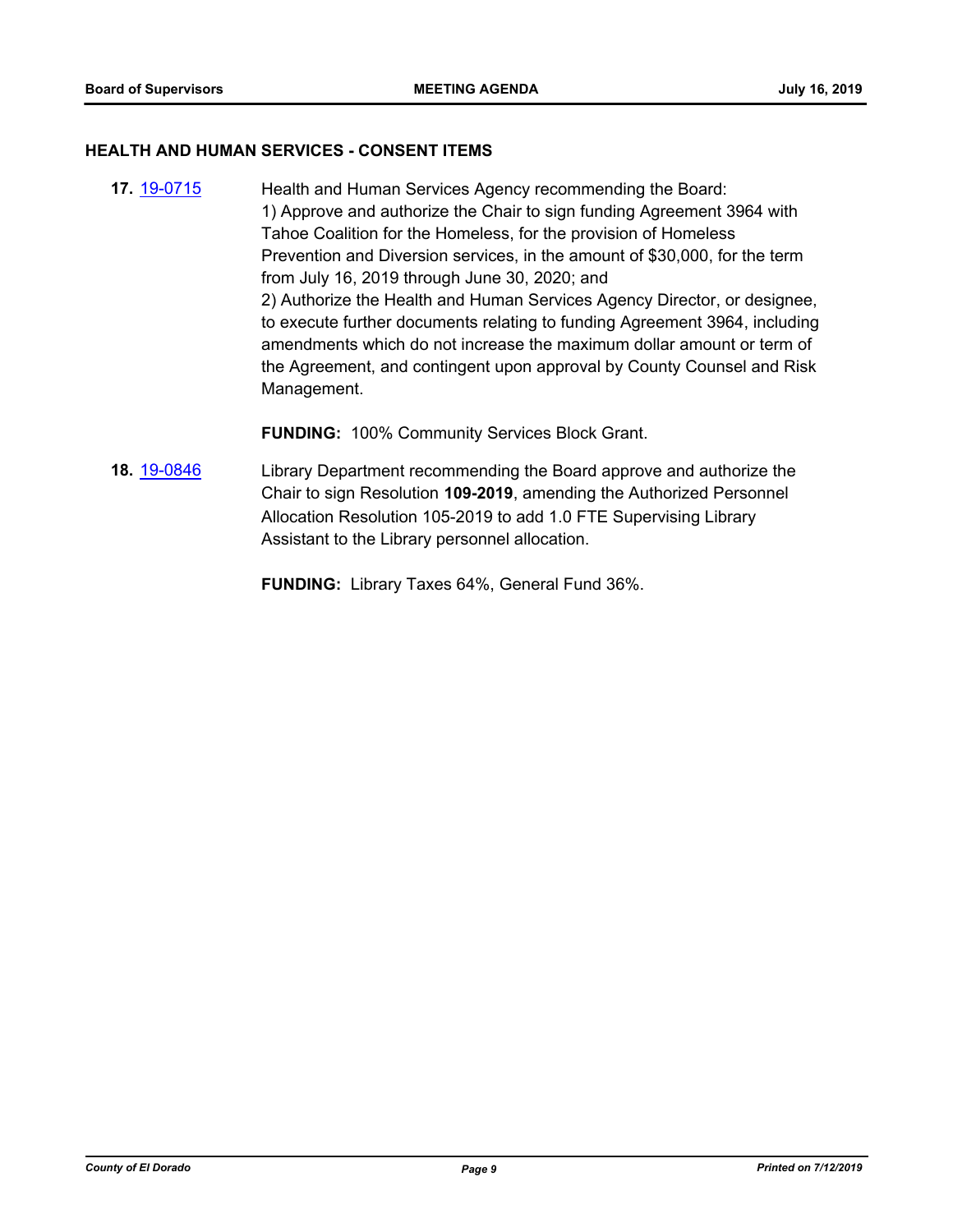#### **LAND USE AND DEVELOPMENT - CONSENT ITEMS**

**19.** [19-0907](http://eldorado.legistar.com/gateway.aspx?m=l&id=/matter.aspx?key=26230) Department of Transportation recommending the Board approve the following: 1) Award Bid 19-863-074 for the purchase of Equipment / Truck Tires, Tubes, Wheels and Related Products and Services to the low qualified bidder, Sierra Nevada Tire and Wheel of Placerville, CA; 2) Authorize the Purchasing Agent to issue a purchase order contract in the amount of \$285,000 for a thirty-six (36) month period following Board approval; and

> 3) Authorize the Purchasing Agent to increase the purchase order contract on an "as needed" basis during the awarded period as long as funding is available within the requesting department's budget.

**FUNDING:** Road Fund - Discretionary.

**20.** [19-0662](http://eldorado.legistar.com/gateway.aspx?m=l&id=/matter.aspx?key=25984) Department of Transportation recommending the Board: 1) Approve the addition of a hookloader attachable hot patch totaling \$99,000 to the Fiscal Year 2019-2020 Board-Adopted Recommended Budget Fixed Asset List, to re-budget the item from Fiscal Year 2018-2019; and

2) Approve the price decrease on the Fixed Asset List for the paving machine of \$99,000 to bring the new total to \$301,000, resulting in no change to the Fiscal Year 2019-2020 Budget.

**FUNDING:** Road Fund.

**21.** [19-0987](http://eldorado.legistar.com/gateway.aspx?m=l&id=/matter.aspx?key=26310) Department of Transportation recommending the Board: 1) Accept the subdivision improvements for Serrano Village K5, Phase 2, Unit 8, TM 10-1496-R, as complete; 2) Reduce Performance Bond 0702213 from \$2,017,781.19 to \$201,778.12, which is ten percent of the total cost of the subdivision improvements. This amount guarantees against any defective work, labor done, or defective materials furnished, which is to be released after one year if no claims are made; 3) Hold Laborers & Materialmens Bond 0702213 in the amount of \$1,008,890.59 for six months to guarantee payments to persons furnishing labor, materials, or equipment; and 4) Authorize the Clerk of the Board to release the respective Bonds after the required time periods upon written request by the department.

**FUNDING:** Developer Funded. (No Federal Funds)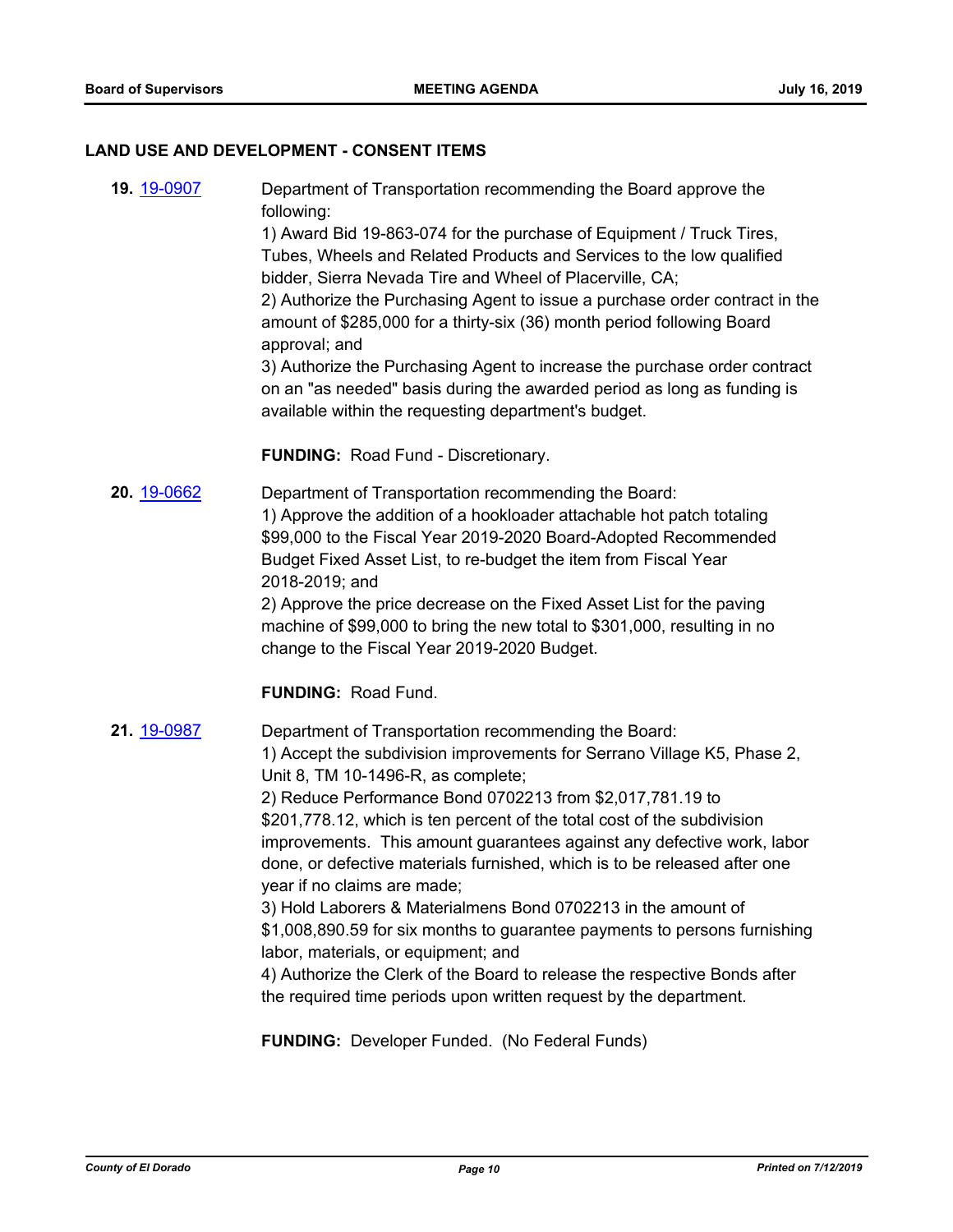| 22. 19-0992 | Department of Transportation recommending the Board:                       |
|-------------|----------------------------------------------------------------------------|
|             | 1) Approve the addition of a 2019 Dodge Charger SXT AWD to the Fiscal      |
|             | Year 2019-20 Department of Transportation's Fleet Replacement Vehicles     |
|             | <b>Fixed Asset List:</b>                                                   |
|             | 2) Make findings that this purchase is exempt from competitive bidding in  |
|             | accordance with Purchasing Ordinance 3.12.160, Section D;                  |
|             | 3) Authorize the Purchasing Agent to utilize the State of California       |
|             | competitively bid Contract 1-18-23-10B for the acquisition of one (1) 2019 |
|             | Dodge Charger SXT AWD; and                                                 |
|             | 4) Authorize the Purchasing Agent to sign a purchase order to the awarded  |
|             | state vendor, Elk Grove Auto Group in the amount of \$26,017.00 plus       |
|             | applicable delivery, fees, and taxes (estimated at \$2,044.98,) for a one  |
|             | time purchase following Board approval.                                    |
|             |                                                                            |
|             | <b>FUNDING: Fleet Internal Services, Accident Fund.</b>                    |

**23.** [19-0890](http://eldorado.legistar.com/gateway.aspx?m=l&id=/matter.aspx?key=26213) Department of Transportation recommending the Board consider the following for acquiring right of way for the Industrial Drive/Missouri Flat Road-Signalization Project CIP 73366/36105053 (Project): 1) Approve and authorize the Chair to sign the Easement Acquisition Agreement (Agreement) for Public Purposes with Robert S. Moore and Deborah J. Moore, Trustees, or their successors in trust, under the Moore Family Trust, dated September 5, 2014 (Sellers), for Assessor's Parcel Number 329-261-12 (Parcel). The agreement allows the County to purchase an interest in the Parcel as an Access Easement between Sellers and adjacent parcel for ingress and egress purposes, and a Temporary Construction Easement (TCE). The Easement acquisitions provide right-of-way necessary to construct the Project, at a cost of \$58,000;

2) Approve and authorize the Chair to sign the Certificate of Acceptance accepting the TCE from Sellers;

3) Authorize the Department of Transportation Director, or designee, to execute the escrow instructions and any other related escrow documents pertaining to the transaction, including payment of title and escrow fees, which are estimated to be \$2,500; and

4) Authorize the Department of Transportation Director or designee to extend the date of closure of escrow upon mutual agreement of both parties, if necessary.

**FUNDING:** Tribe Funds (14%), General Fund (54%), and Accumulative Capital Outlay Funds (32%).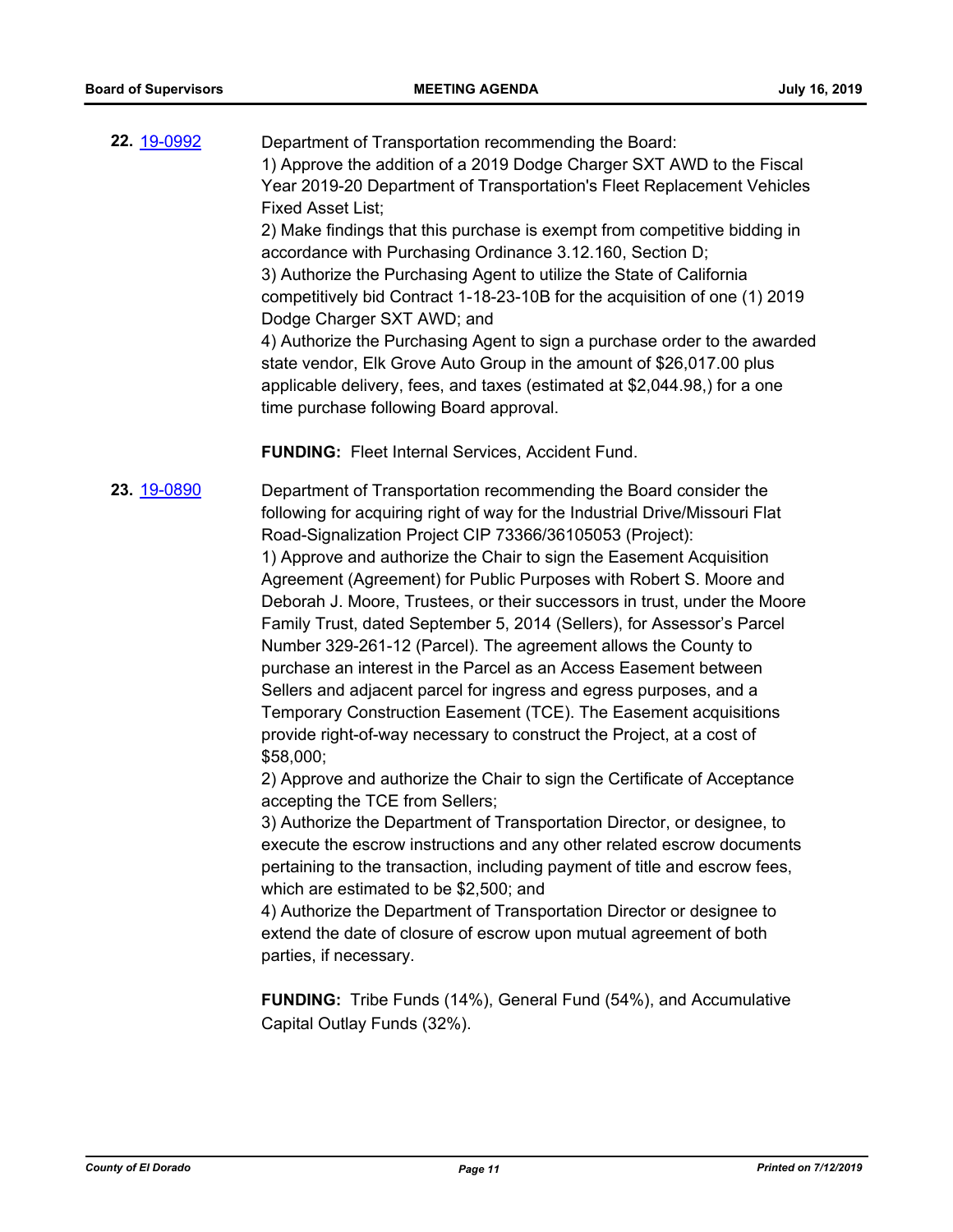| 24. 19-1008 | Department of Transportation recommending the Board consider the<br>following for acquiring right of way for the Country Club Drive Realignment -<br>Bass Lake Road to Tierra de Dios Project (Project), CIP 71360 /<br>36105010:<br>1) Approve and authorize the Chair to sign the Acquisition Agreement for<br>Public Purposes and the Certificates of Acceptance accepting Grant<br>Deeds, Grant of Public Service Easement, and Temporary Construction<br>Easements from M.H. Mohanna a married man, as his sole and separate<br>property, for Assessor's Parcel Numbers 119-080-12 and 119-080-23.<br>The Fee and Easement acquisitions provide right-of-way necessary to<br>construct the Project, at a cost of \$104,800;<br>2) Authorize the Department of Transportation Director, or designee, to<br>execute the escrow instructions and any other related escrow documents<br>pertaining to the transaction, including payment of title and escrow fees,<br>which are estimated to be \$2,500; and<br>3) Authorize the Department of Transportation Director, or designee, to<br>extend the date of closure of escrow upon mutual agreement of both<br>parties if necessary. |
|-------------|-----------------------------------------------------------------------------------------------------------------------------------------------------------------------------------------------------------------------------------------------------------------------------------------------------------------------------------------------------------------------------------------------------------------------------------------------------------------------------------------------------------------------------------------------------------------------------------------------------------------------------------------------------------------------------------------------------------------------------------------------------------------------------------------------------------------------------------------------------------------------------------------------------------------------------------------------------------------------------------------------------------------------------------------------------------------------------------------------------------------------------------------------------------------------------------------|
|             | <b>FUNDING:</b> This Project is funded by Developer Advanced Traffic Impact<br>Mitigation (TIM) Zone 8 and TIM Zones 1-7 fees with future<br>reimbursement/credit to Developer, and TIM Zone 8.                                                                                                                                                                                                                                                                                                                                                                                                                                                                                                                                                                                                                                                                                                                                                                                                                                                                                                                                                                                         |
| 25. 19-0535 | Department of Transportation recommending the Board take the following<br>actions related to the White Meadow Road and Peavine Ridge Road<br>Storm Damage Repair Project, CIP 78711/36102025, Contract 2771:<br>1) Approve and authorize the Board Chair to sign Contract Change Order<br>5, in the amount of \$181,498 to realign a portion of Peavine Ridge Road;<br>2) Find that an exception to the competitive bidding requirement exists for<br>the work described in Contract Change Order 5 and that a waiver of<br>competitive bidding is appropriate; and<br>3) Authorize an increase to the construction phase budget in the amount of<br>\$247,498.                                                                                                                                                                                                                                                                                                                                                                                                                                                                                                                         |

**FUNDING:** State Transportation Block Grant Exchange funds.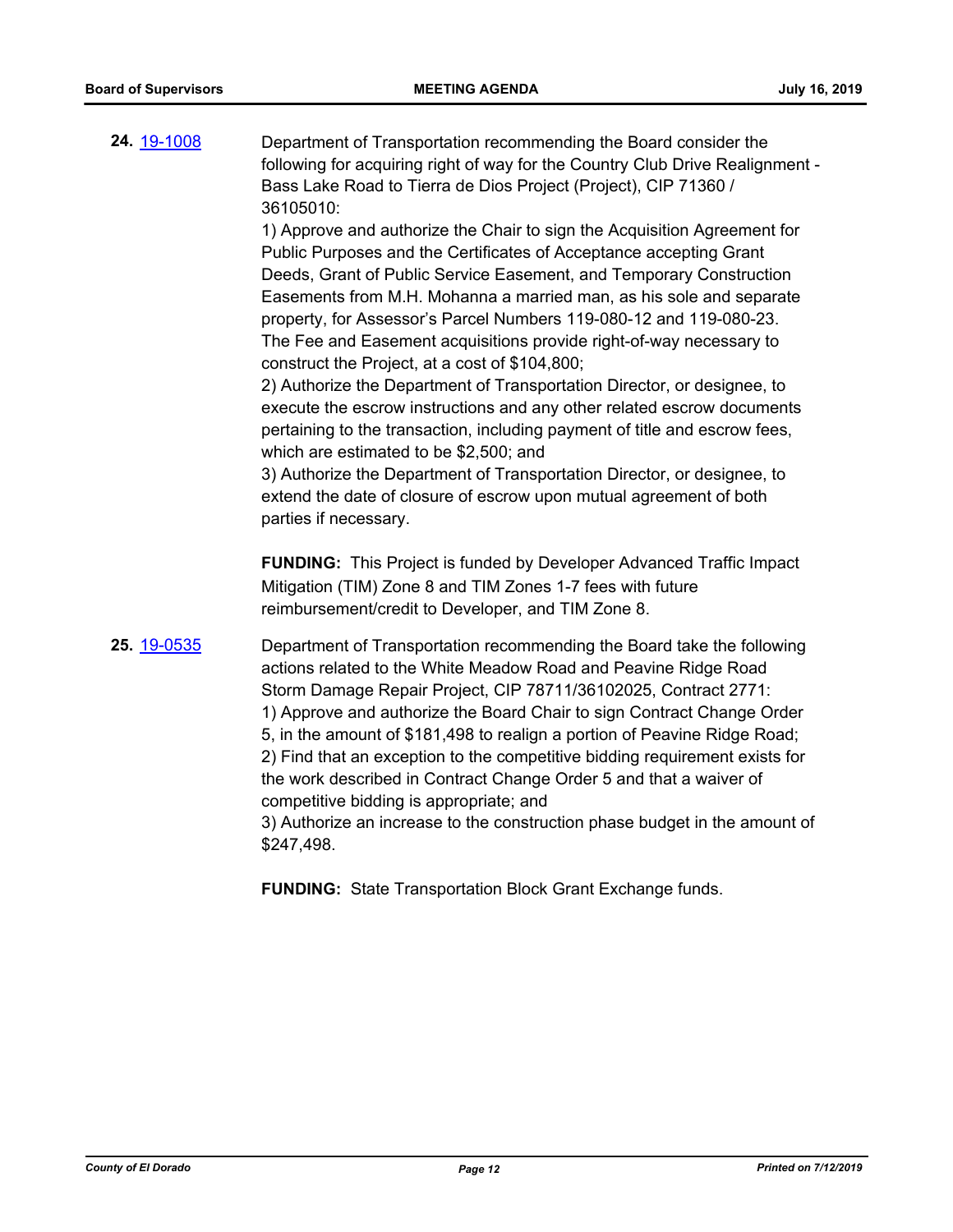**26.** [19-0929](http://eldorado.legistar.com/gateway.aspx?m=l&id=/matter.aspx?key=26252) Environmental Management Department recommending the Board: 1) Award Request for Proposal 19-988-068 for the provision of on-call landfill maintenance services at the Union Mine Disposal Site to the successful proposer, Doug Veerkamp General Engineering, Inc.; 2) Authorize the Environmental Management Department to negotiate a 3-year Agreement for Services with Doug Veerkamp General Engineering, Inc. and an additional Agreement for Services with Joe Vicini, Inc., in an amount not to exceed \$300,000 for each, for a total amount of \$600,000; 3) Authorize the Purchasing Agent to execute said Agreements, contingent upon County Counsel and Risk Management review, including minor revisions as required; and 4) Make findings that it is more feasible and economical to contract for

on-call landfill maintenance services at the Union Mine Landfill Disposal Site.

**FUNDING:** Non-General Fund / County Service Area No. 10 - Solid Waste funds.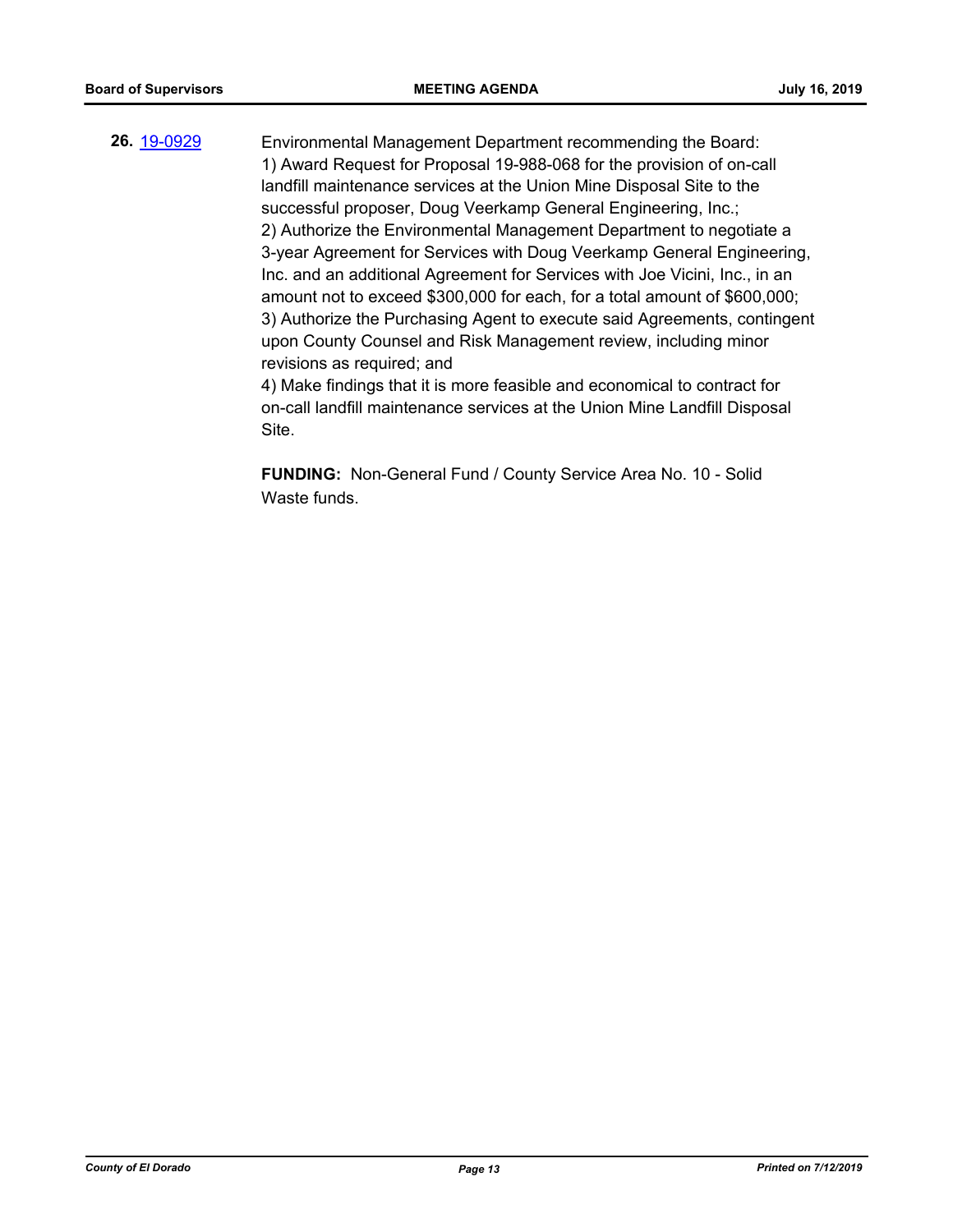#### **LAW AND JUSTICE - CONSENT ITEMS**

**27.** [19-0868](http://eldorado.legistar.com/gateway.aspx?m=l&id=/matter.aspx?key=26191) Probation Department recommending the Board: 1) Make findings that it is more economical and feasible to contract out in accordance with Chapter 3.13, Section 3.13.030 of the County Contracting Out Ordinance to contract out for janitorial services for a leased facility outside the government center locations; 2) Approve and authorize the Chair to sign Agreement for Services 4051 with Pro-Line Cleaning Services, Inc., to provide janitorial services for the Probation Department located at 3974 Durock Road, Shingle Springs, Suites 205-211 and for the Community Corrections Center located at 3974 Durock Road, Shingle Springs, Suites 201-204, for the term of August 1, 2019 through July 31, 2022, with a not to exceed amount of \$88,428.00; and

3) Authorize the Purchasing Agent, or designee, to execute further documents relating to Agreement for Services 4051, including amendments which do not increase the maximum dollar amount or term of the Agreement, and contingent upon approval by County Counsel and Risk Management.

**FUNDING:** General Fund (\$63,265) and Public Safety Realignment (\$25,163).

**28.** [19-1005](http://eldorado.legistar.com/gateway.aspx?m=l&id=/matter.aspx?key=26327) Sheriff's and District Attorney's Office recommending that the Board approve and authorize the Chair to sign Amendment I to Agreement for Services 177-S1710 with John Riboni's Sport Dog Training for police dog training to increase compensation to a not-to-exceed total of \$75,000, update the Notice to Parties, and Contract Administrator sections.

**FUNDING:** General Fund.

## **END CONSENT CALENDAR**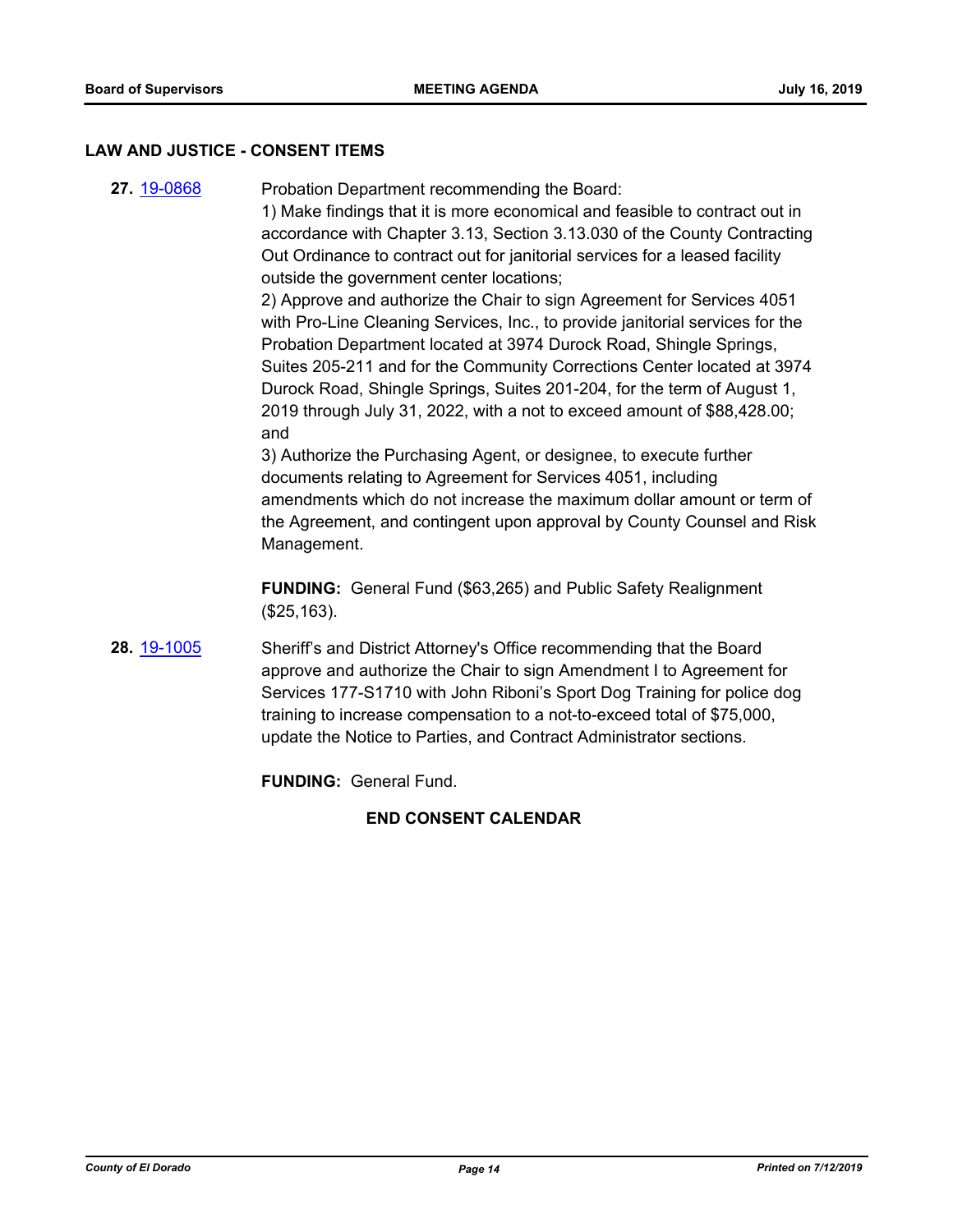#### **DEPARTMENT MATTERS (Items in this category may be called at any time)**

**29.** [19-1041](http://eldorado.legistar.com/gateway.aspx?m=l&id=/matter.aspx?key=26363) Human Resources Department recommending the Board adopt and authorize the Chair to sign Resolution **111-2019** repealing and replacing the County of El Dorado Employee-Employer Relations Resolution 10-83, Employee Relations Amendment 112-86, Employee Relations Amendment 106-2005, Employee Relations Amendment 107-2005, and Recognition Resolution 100-2016. (Est. Time: 5 Min.)

#### **FUNDING:** N/A

**30.** [19-1039](http://eldorado.legistar.com/gateway.aspx?m=l&id=/matter.aspx?key=26361) Chief Administrative Office recommending the Board consider the final draft Board of Supervisors Response to the 2018-2019 Grand Jury Report 18-01, Moving Forward in El Dorado County Fire Service Sustainability, issued April 19, 2019; recommending approval of the report as the Final Response and respective letter of transmittal to the Presiding Judge if no further changes are recommended. (Est. Time: 15 Min.)

**FUNDING:** N/A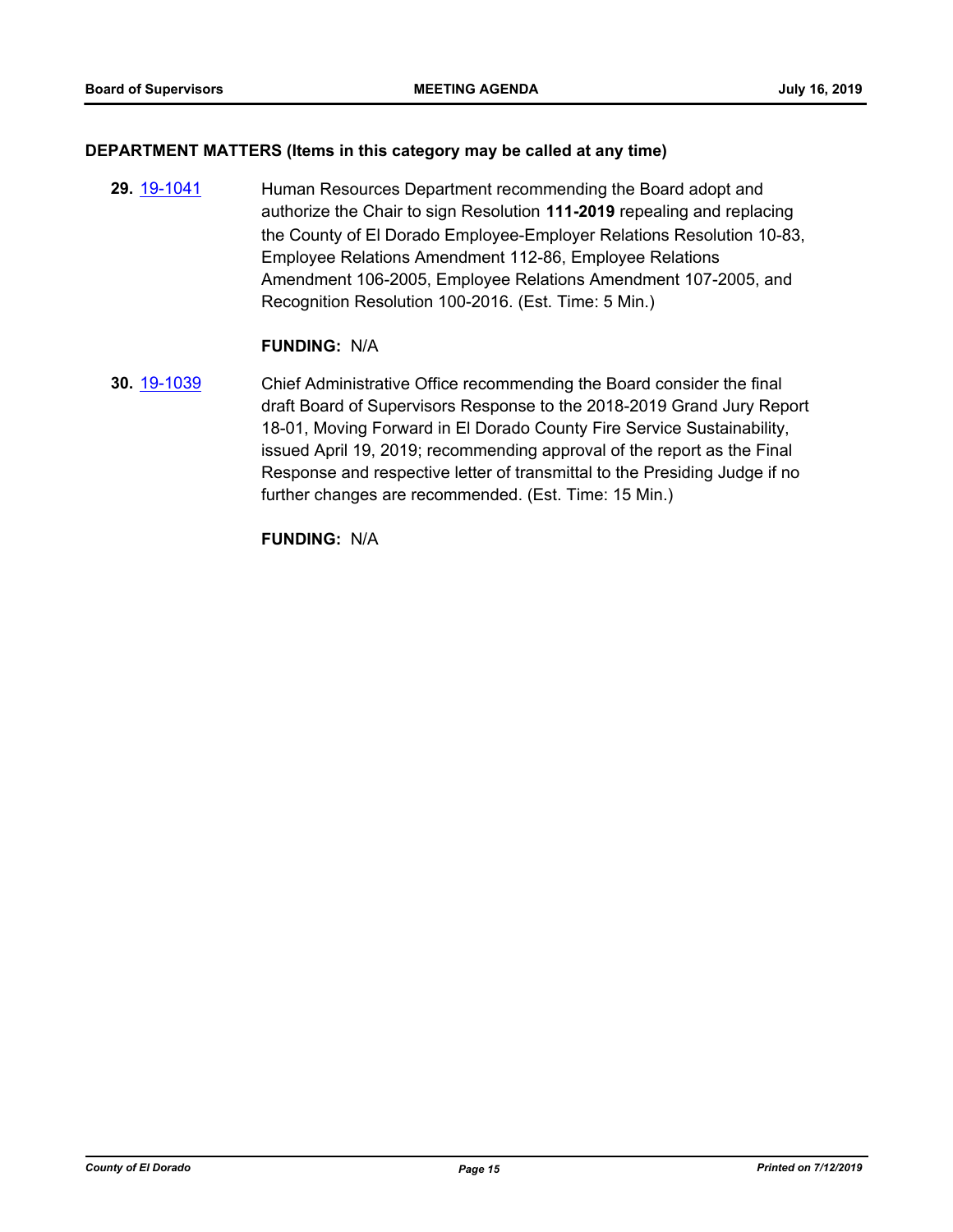#### **10:00 A.M. - TIME ALLOCATION**

**31.** [19-1047](http://eldorado.legistar.com/gateway.aspx?m=l&id=/matter.aspx?key=26369) Chief Administrative Office recommending the Board discuss and provide direction to staff on proposed ballot measure and benefit assessment options to address specific Board priorities, as previously proposed or discussed by the Board, and on Charter amendments related to prior Board discussion regarding non-constitutional, elected official positions. These items have previously been proposed for consideration by voters during the 2020 elections. (Est. Time: 1 Hr.)

**FUNDING:** General Fund.

#### **11:00 A.M. - TIME ALLOCATION**

**32.** [19-0772](http://eldorado.legistar.com/gateway.aspx?m=l&id=/matter.aspx?key=26094) Probation Department recommending the Board: 1) Receive a Presentation on Probation Supervision Week; and 2) Approve and authorize the Chair to sign a Proclamation recognizing July 21-27, 2019 as Pretrial, Probation, and Parole Supervision Week in the County of El Dorado. (Est. Time: 20 Min.)

## **FUNDING:** N/A

**33.** [19-0993](http://eldorado.legistar.com/gateway.aspx?m=l&id=/matter.aspx?key=26316) Supervisor Novasel recommending the Board: 1) Adopt a Proclamation honoring El Dorado County Department of Education for 60 years of providing Sugarloaf Fine Arts Camp to the youth in our county; and 2) Receive and file a presentation by Karen Shelnutt, President of Sugarloaf Station Foundation. (Est. Time: 10 Min.)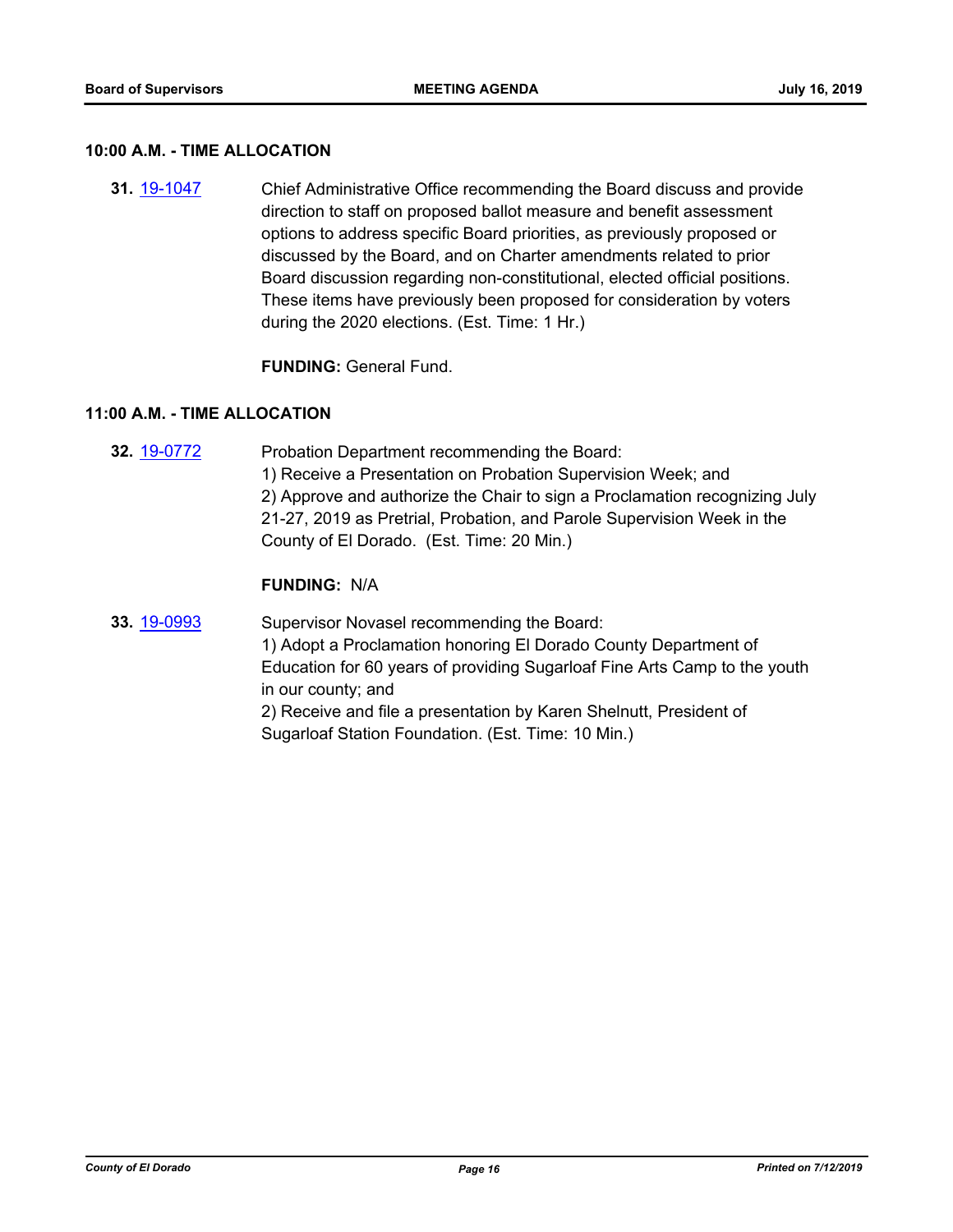#### **1:30 P.M. - TIIME ALLOCATION**

**34.** [19-1017](http://eldorado.legistar.com/gateway.aspx?m=l&id=/matter.aspx?key=26339) HEARING - To consider the recommendation of the Planning Commission on the Farnham project (Rezone Z18-0006) to rezone two properties from Rural Lands 160-Acre to Timber Production Zone on property identified by Assessor's Parcel Numbers 040-050-001 and 095-070-009, consisting of 254.51 acres, in the South County area, submitted by Delbert Farnham; and recommending the Board take the following actions: 1) Find that the project is Exempt pursuant to California Environmental Quality Act Guidelines Section 15264 (Timber Preserves); 2) Approve Z18-0006 rezoning Assessor's Parcel Numbers 040-050-001 and 095-070-009 from Rural Lands 160-Acre to Timber Production Zone based on the Findings presented; and 3) Adopt Ordinance **5104** for said Rezone. (Supervisorial District 2) (Est. Time: 10 Min.)

#### **ITEMS TO/FROM SUPERVISORS**

**CAO UPDATE**

**ADJOURNMENT**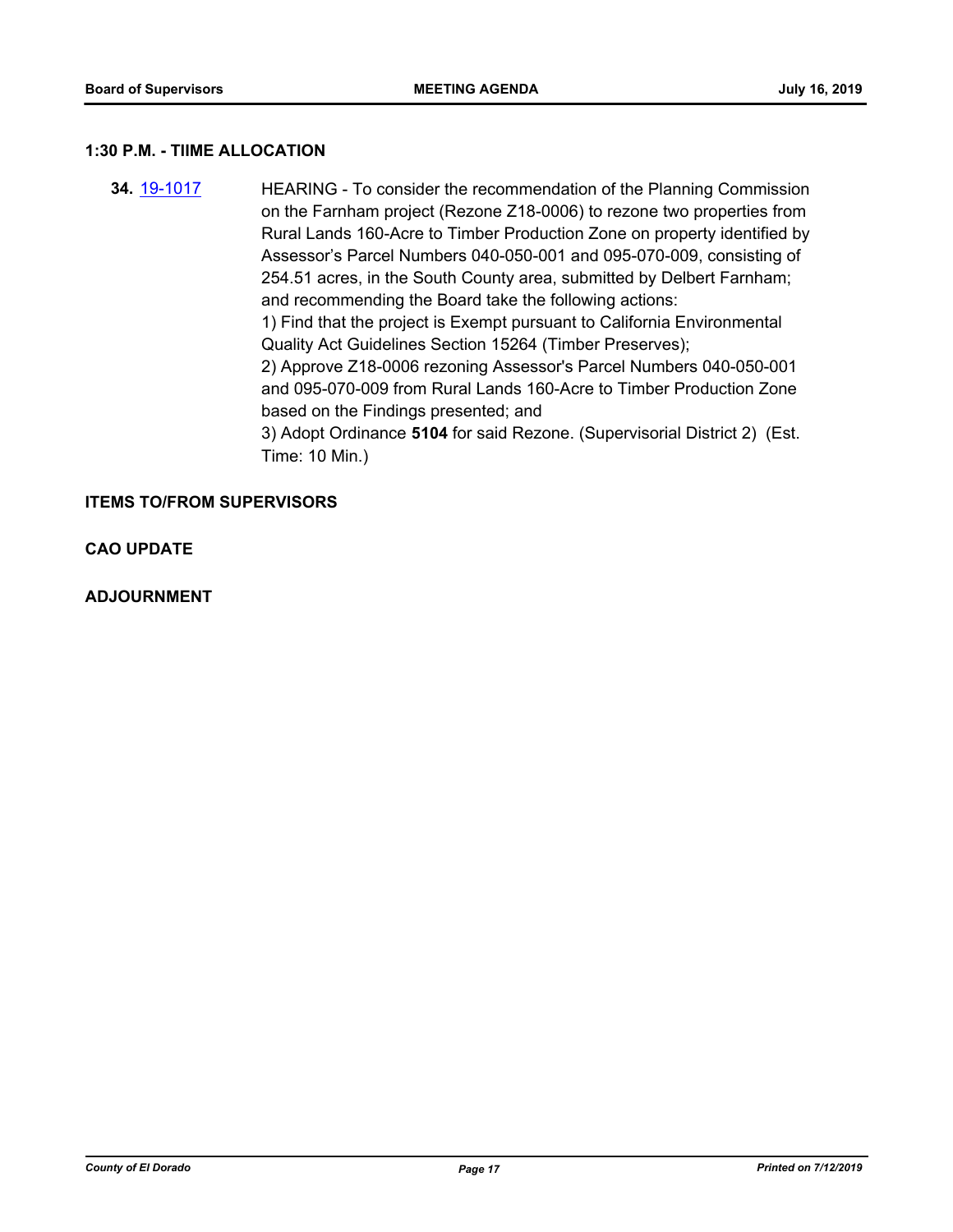## **CLOSED SESSION**

- **35.** [19-1086](http://eldorado.legistar.com/gateway.aspx?m=l&id=/matter.aspx?key=26408) **Pursuant to Government Code Section 54957-** Consultation with County Security Officer, Jimmy Gonzalez. (Est. Time: 10 Min.)
- **36.** [19-1089](http://eldorado.legistar.com/gateway.aspx?m=l&id=/matter.aspx?key=26411) **Conference with Legal Counsel - Existing Litigation** pursuant to Government Code Section 54956.9(d)(1). Title: El Dorado County Emergency Medical Services v. Emergency Medical Services Authority; Office of Administrative Hearings Case No. 2019010199 (CSA3 Appeal) Number of potential cases: (1). (Est. Time: 20 Min.)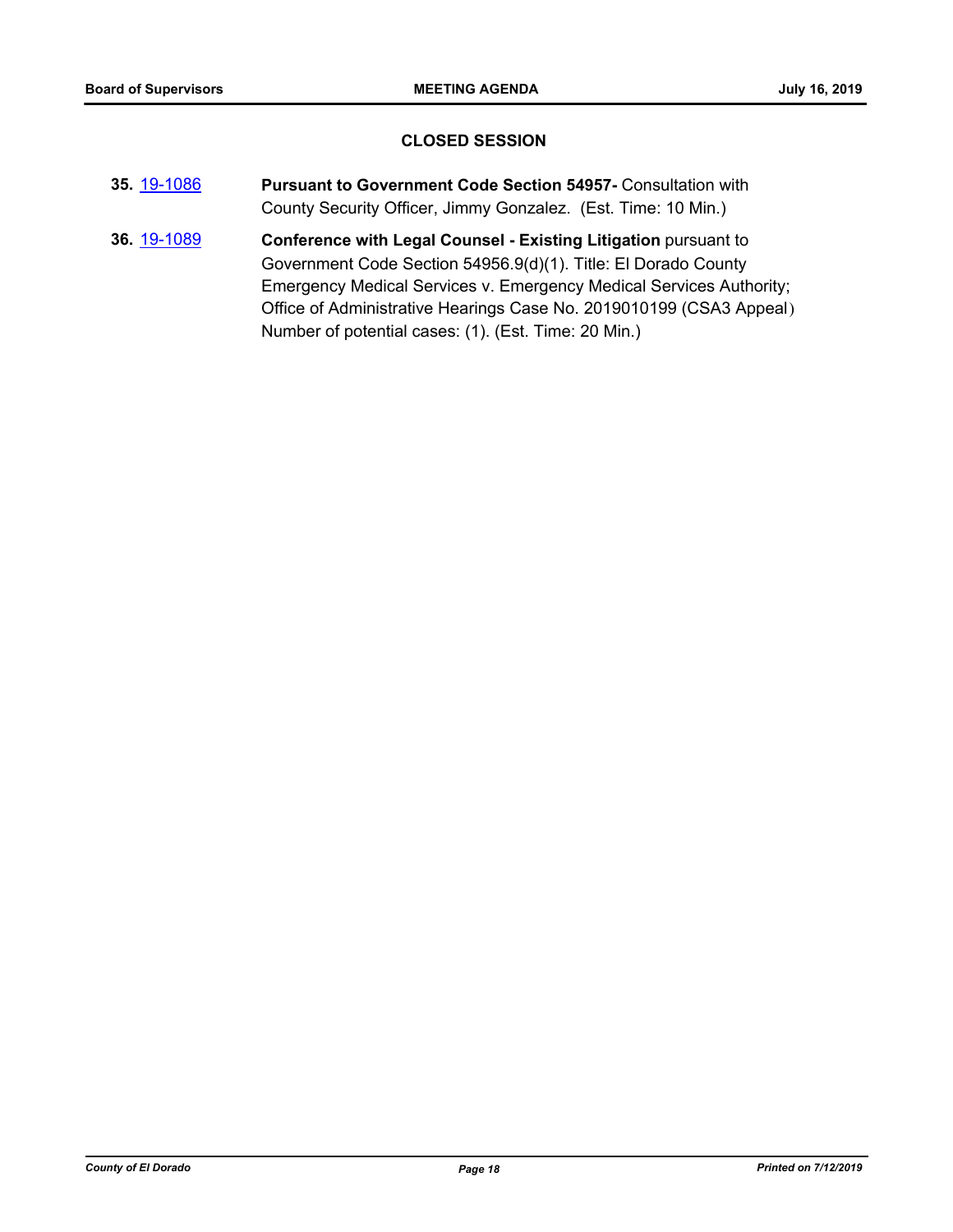On August 19, 2003, the Board adopted the following protocol: It is a requirement that all speakers, County staff and the public, when approaching the podium to make a visual presentation to the Board of Supervisors, must provide the Clerk with the appropriate number of hard copies of the presentation for Board members and the audience.